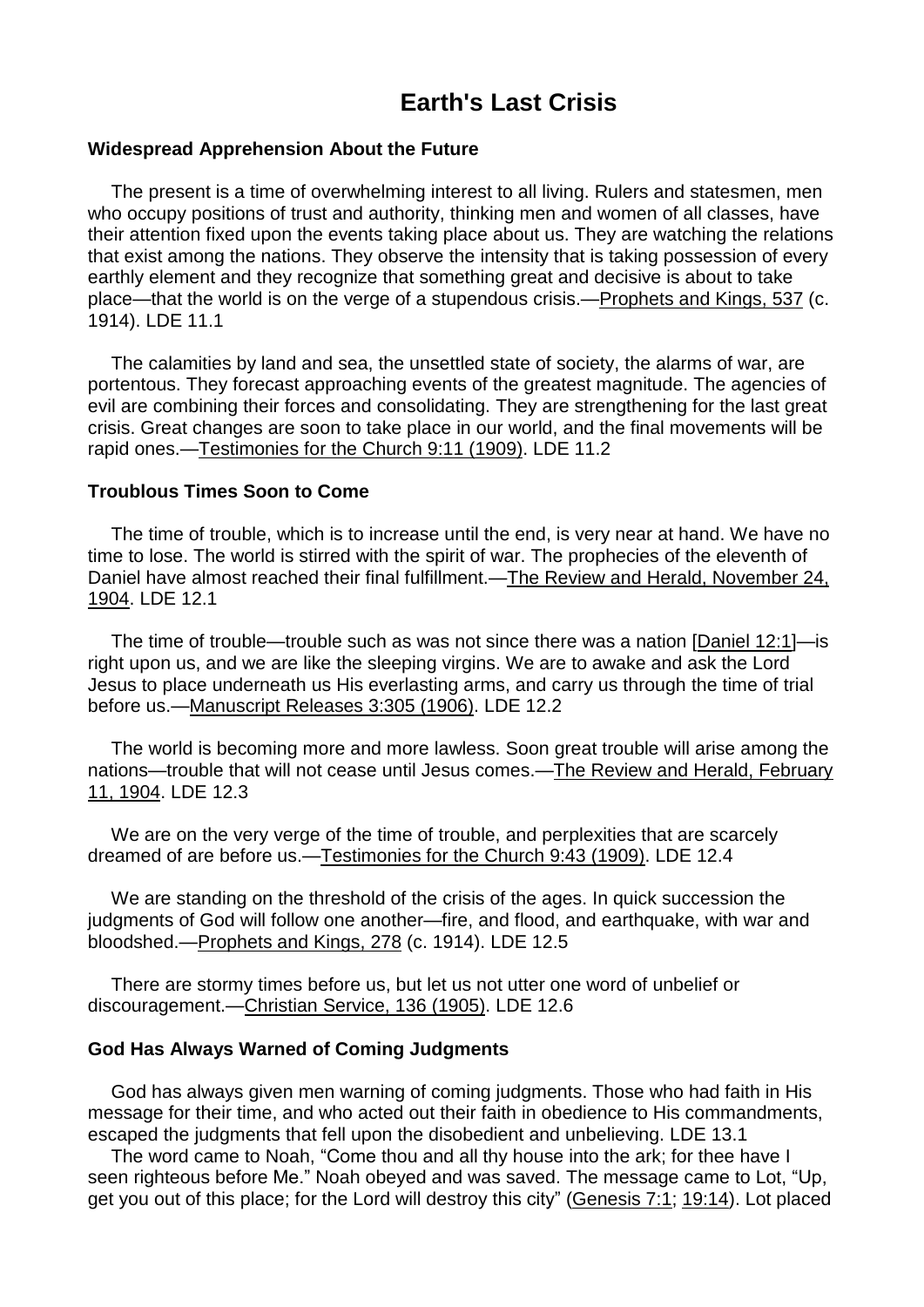himself under the guardianship of the heavenly messengers and was saved. So Christ's disciples were given warning of the destruction of Jerusalem. Those who watched for the sign of the coming ruin, and fled from the city, escaped the destruction. So now we are given warning of Christ's second coming and of the destruction to fall upon the world. Those who heed the warning will be saved.—The Desire of Ages, 634 [\(1898\).](https://m.egwwritings.org/en/book/130.3115#3115) LDE 13.2

# **God Has Told Us What to Expect in Our Day**

Before His crucifixion the Saviour explained to His disciples that He was to be put to death and to rise again from the tomb, and angels were present to impress His words on minds and hearts. [See Mark [8:31,](https://m.egwwritings.org/en/book/1965.50071#50071) 32; [9:31;](https://m.egwwritings.org/en/book/1965.50148#50148) [10:32-34.](https://m.egwwritings.org/en/book/1965.50251#50251)] But the disciples were looking for temporal deliverance from the Roman yoke, and they could not tolerate the thought that He in whom all their hopes centered should suffer an ignominious death. The words which they needed to remember were banished from their minds, and when the time of trial came it found them unprepared. The death of Jesus as fully destroyed their hopes as if He had not forewarned them. LDE 13.3

So in the prophecies the future is opened before us as plainly as it was opened to the disciples by the words of Christ. The events connected with the close of probation and the work of preparation for the time of trouble, are clearly presented. But multitudes have no more understanding of these important truths than if they had never been revealed.[—The](https://m.egwwritings.org/en/book/132.2685#2685) Great [Controversy,](https://m.egwwritings.org/en/book/132.2685#2685) 594 (1911). LDE 14.1

# **Last Day Prophecies Demand Our Attention**

I then saw the third angel [\[Revelation](https://m.egwwritings.org/en/book/1965.63120#63120) 14:9-11]. Said my accompanying angel, "Fearful is his work. Awful is his mission. He is the angel that is to select the wheat from the tares and seal, or bind, the wheat for the heavenly garner. These things should engross the whole mind, the whole attention."—Early [Writings,](https://m.egwwritings.org/en/book/28.682#682) 118 (1854). LDE 14.2

We shall have to stand before magistrates to answer for our allegiance to the law of God, to make known the reasons of our faith. And the youth should understand these things. LDE 14.3

They should know the things that will come to pass before the closing up of the world's history. These things concern our eternal welfare, and teachers and students should give more attention to them.[—Testimonies](https://m.egwwritings.org/en/book/118.722#722) for the Church 6:128, 129 (1900). LDE 14.4

We should study the great waymarks that point out the times in which we are living.— [Manuscript](https://m.egwwritings.org/en/book/57.805#805) Releases 4:163 (1895). LDE 14.5

Those who place themselves under God's control, to be led and guided by Him, will catch the steady tread of the events ordained by Him to take place.[—Testimonies](https://m.egwwritings.org/en/book/117.63#63) for the [Church](https://m.egwwritings.org/en/book/117.63#63) 7:14 (1902). LDE 15.1

We are to see in history the fulfillment of prophecy, to study the workings of Providence in the great reformatory movements, and to understand the progress of events in the marshaling of the nations for the final conflict of the great controversy.[—Testimonies](https://m.egwwritings.org/en/book/112.1856#1856) for the [Church](https://m.egwwritings.org/en/book/112.1856#1856) 8:307 (1904). LDE 15.2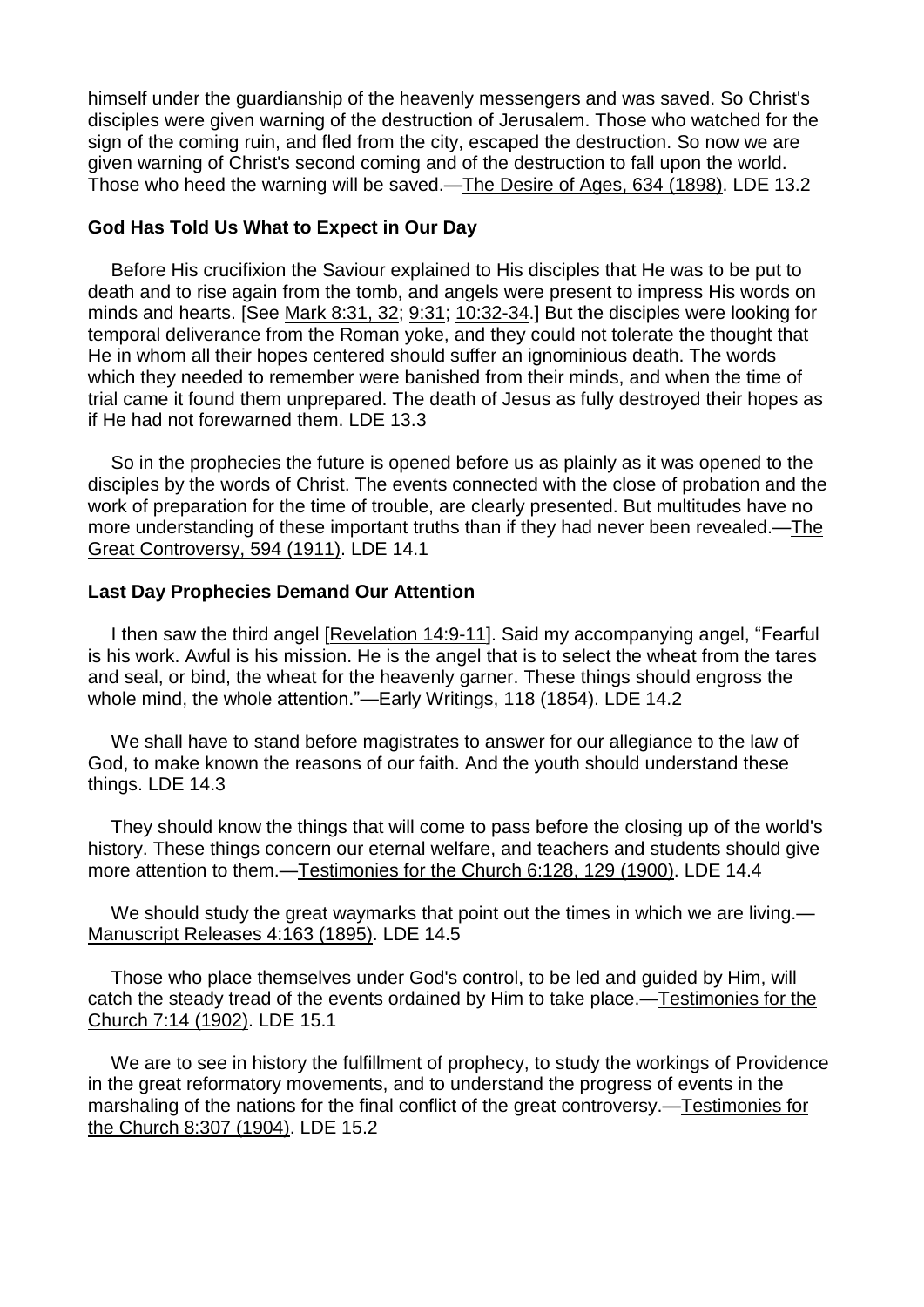# **Study the Books of Daniel and Revelation Especially**

There is need of a much closer study of the Word of God; especially should Daniel and the Revelation have attention as never before.... The light that Daniel received from God was given especially for these last days.[—Testimonies](https://m.egwwritings.org/en/book/123.3010#3010) to Ministers and Gospel Workers, 112, 113 [\(1896\).](https://m.egwwritings.org/en/book/123.3010#3010) LDE 15.3

Let us read and study the twelfth chapter of Daniel. It is a warning that we shall all need to understand before the time of the end.[—Manuscript](https://m.egwwritings.org/en/book/55.1136#1136) Releases 15:228 (1903). LDE 15.4

The last book of the New Testament scriptures is full of truth that we need to understand.—Christ's Object [Lessons,](https://m.egwwritings.org/en/book/15.543#543) 133 (1900). LDE 15.5

The unfulfilled predictions of the book of Revelation are soon to be fulfilled. This prophecy is now to be studied with diligence by the people of God and should be clearly understood. It does not conceal the truth; it clearly forewarns, telling us what will be in the future.[—Notebook](https://m.egwwritings.org/en/book/430.945#945) Leaflets 1:96 (1903). LDE 15.6

The solemn messages that have been given in their order in the Revelation are to occupy the first place in the minds of God's people.[—Testimonies](https://m.egwwritings.org/en/book/112.1826#1826) for the Church 8:302 [\(1904\).](https://m.egwwritings.org/en/book/112.1826#1826) LDE 16.1

#### **The Subject Should Be Kept Before the People**

There are many who do not understand the prophecies relating to these days and they must be enlightened. It is the duty of both watchmen and laymen to give the trumpet a certain sound.[—Evangelism,](https://m.egwwritings.org/en/book/30.1078#1078) 194, 195 (1875). LDE 16.2

Let the watchmen now lift up their voice and give the message which is present truth for this time. Let us show the people where we are in prophetic history.[—Testimonies](https://m.egwwritings.org/en/book/113.3482#3482) for the [Church](https://m.egwwritings.org/en/book/113.3482#3482) 5:716 (1889). LDE 16.3

There is a day that God hath appointed for the close of this world's history: "This gospel of the kingdom shall be preached in all the world for a witness unto all nations; and *then* shall the end come." Prophecy is fast fulfilling. More, much more, should be said about these tremendously important subjects. The day is at hand when the destiny of souls will be fixed forever.... LDE 16.4

Great pains should be taken to keep this subject before the people. The solemn fact is to be kept not only before the people of the world but before our own churches also, that the day of the Lord will come suddenly, unexpectedly. The fearful warning of the prophecy is addressed to every soul. Let no one feel that he is secure from the danger of being surprised. Let no one's interpretation of prophecy rob you of the conviction of the knowledge of events which show that this great event is near at hand.[—Fundamentals](https://m.egwwritings.org/en/book/32.1346#1346) of Christian [Education,](https://m.egwwritings.org/en/book/32.1346#1346) 335, 336 (1895). LDE 16.5

#### **Keeping Future Events in Proper Perspective**

We are not now able to describe with accuracy the scenes to be enacted in our world in the future, but this we do know, that this is a time when we must watch unto prayer, for the great day of the Lord is at hand.—Selected [Messages](https://m.egwwritings.org/en/book/99.174#174) 2:35 (1901). LDE 17.1